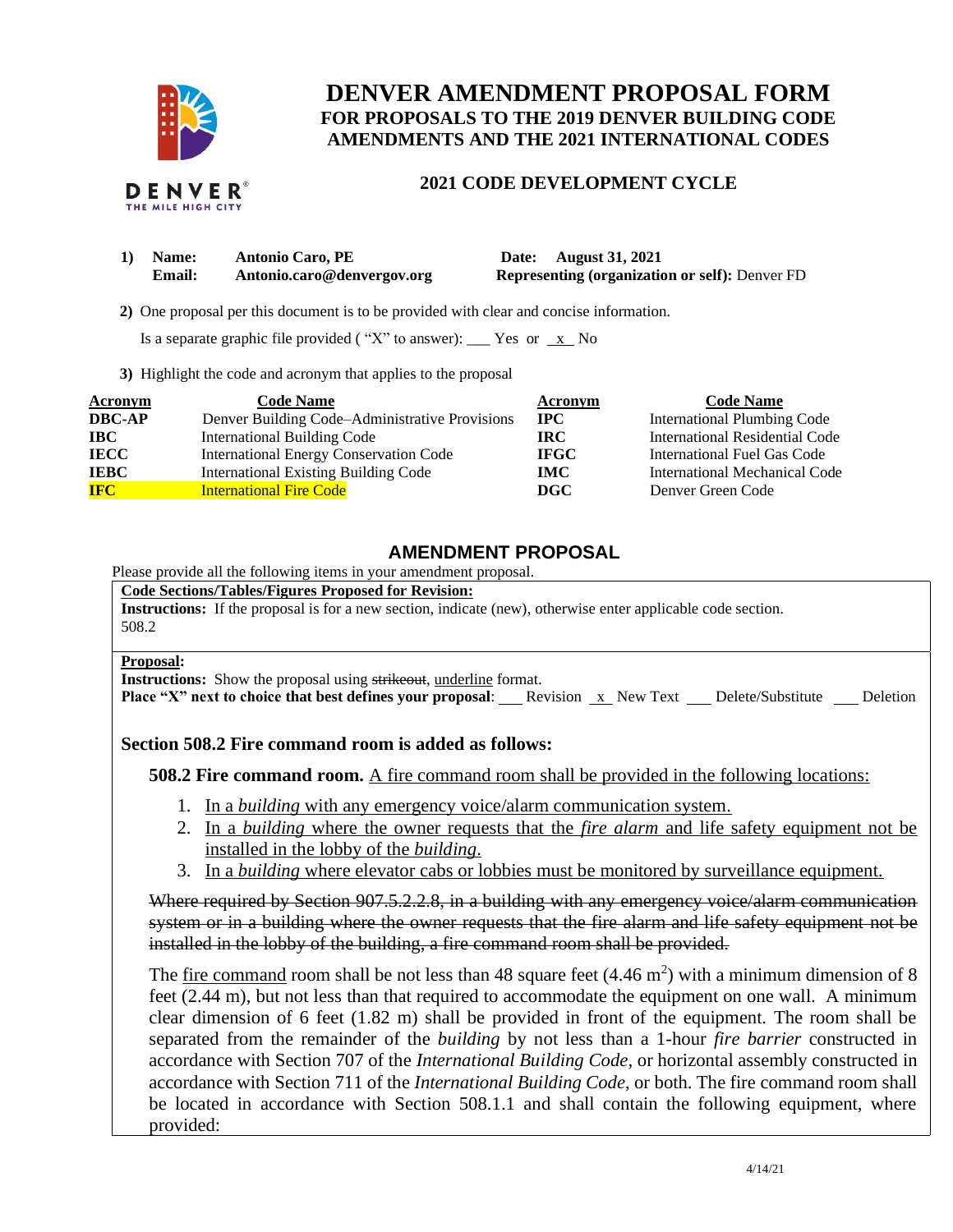- 1. Fire alarm control unit.
- 2. Emergency voice/alarm communication equipment.
- 3. Smoke control panel.
- 4. Emergency/Standby generator status panel.
- 5. Fire Pump remote status panel.
- 6. MNS equipment.
- 7. Two-way communication required by Sections 1009.6.5, 1009.8, 1010.1.9.13.7 Item 3(b), and 3008.6.6 of the *International Building Code* and two-way communication system required for elevator communication in accordance with ASME A17.1.
- 8. Elevator surveillance equipment.

The building annunciator shall be located as *approved* by the *fire code official*.

**Exception:** Unless *approved* by the *fire code official.*

### **Supporting Information (Required):**

All proposals must include a written explanation and justification as to how they address physical, environmental, and/or customary characteristics that are specific to the City and County of Denver. The following questions must be answered for a proposal to be considered.

Purpose: What does your proposal achieve?

This accounts for recent requirements added into ASME A17.1.

Reason: Why is your proposal necessary?

Coordinate requirements found in different codes/standards to better direct designers and avoid confusion/conflict.

Substantiation: Why is your proposal valid? (i.e. technical justification)

Current technology offered by Elevator vendors to meet such surveillance requirements must be kept safe from tampering. DFD Incident Commanders per Standard Operating Guidelines are afforded all life safety system annunciation and applicable control points in one location of a building typically in the entry lobby. Surveillance equipment should not be exposed to public viewing or access.

**Bibliography and Access to Materials** (as needed when substantiating material is associated with the amendment proposal):

**Other Regulations Proposed to be Affected**

**\*For proposals to delete content from the 2019 Denver Green Code in conjunction with adding it to other mandatory Denver codes and/or regulations, only.**

Please identify which other mandatory codes or regulations are suggested to be updated (if any) to accept relocated content.

### **Referenced Standards:**

List any new referenced standards that are proposed to be referenced in the code.

#### **Impact:**

How will this proposal impact cost and restrictiveness of code? ("X" answer for each item below)